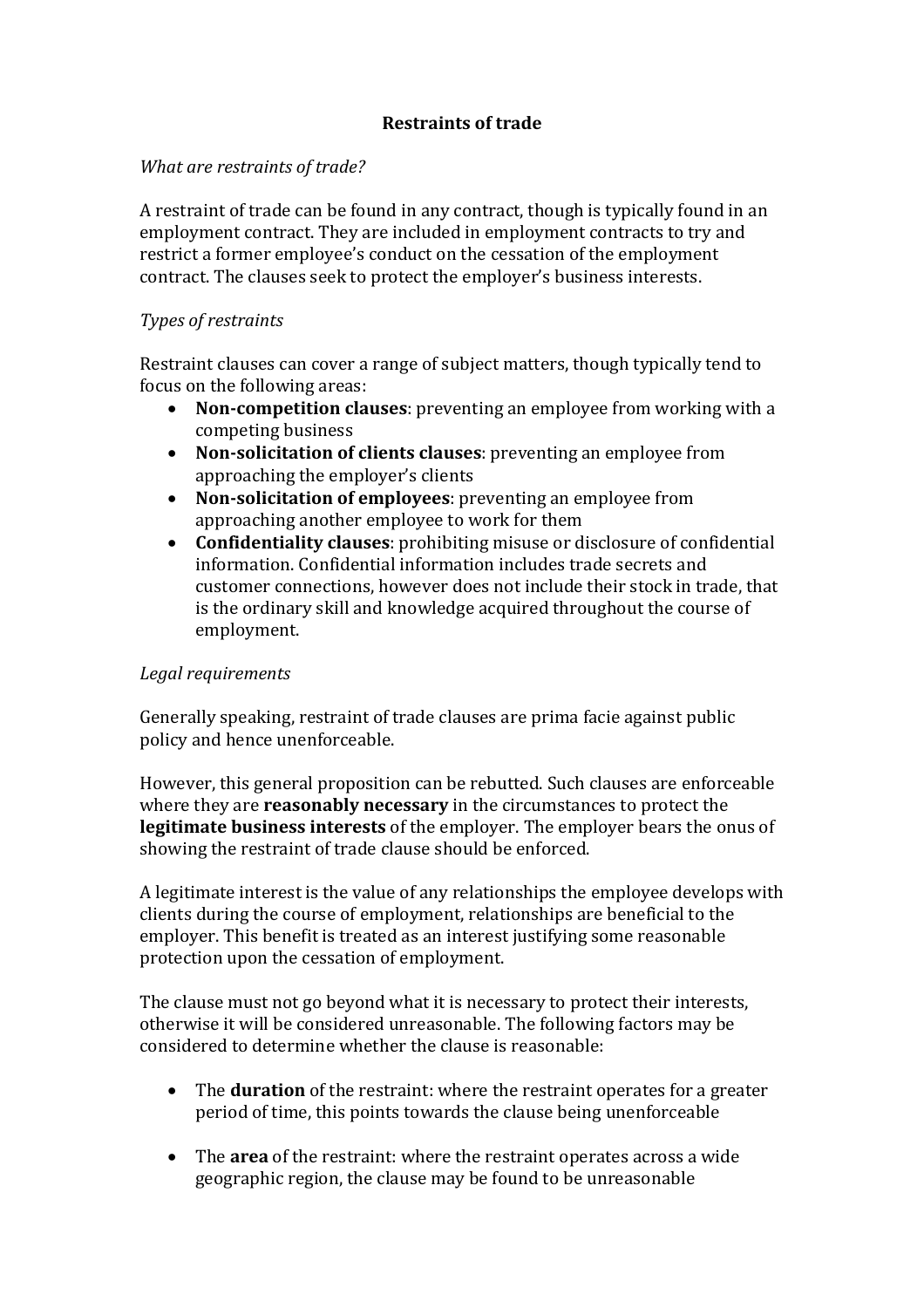- **Employee's role** at the business: where the employee is senior and has had greater interaction with clients, a more expansive restrictive covenant may be justified, especially when contrasted with a junior employee.
- **Effect of restraint** on employee's ability to make a living: where the restraint impairs the employee's ability to earn a living, this points towards the restraint being unreasonable.
- **Bargaining position** of the parties in relation to each other at the time of signing the contract: where the employer had greater bargaining power when compared to the employee when the employment contract was signed, this suggests an expansive restraint may be unreasonable.
- **Extent** of the restraint clause (i.e. what kind of activity is restricted): where the restraint prohibits a wide range of activities, particularly activities unrelated to the previous employment, the clause is likely to be unreasonable.
- The **nature of the business**, and whether confidential information was obtained that was specialised knowledge: where specialised knowledge is obtained, longer or wider restraints are more reasonable
- The composition and value of the **client/customer base**: a larger client and/or customer base justifies having longer or wider restraints

*Wallis Nominees (Computing) Pty Ltd v Pickett* is a recent Victorian case involving the application of the law concerning restraints of trade. Pickett was an employee of Wallis Nominees, and he occupied the position of a specialist IT consultant. He worked with Wallis Nominees for 12 months. Over this period, his main role was to service a particular client of Wallis Nominees. After this period expired, Pickett left his role with Wallis Nominees. Shortly after, he took up a position with the client he had been servicing while at Wallis Nominees. Wallis Nominees argued Pickett's act of engaging with this client amounted to a breach of the employment contract, namely the restraint of trade clause which prevented Pickett from providing services to a former client for 12 months. The Court found that the clause was unenforceable. 12 months was considered too long as Wallis Nominees could reasonably find someone else to fill the role previously occupied by Pickett.

# *The problem with the law*

As indicated from the above case example, employees are often able to escape from restraints of trade on the basis that they are unreasonably wide. This leaves the employee free to engage in conduct that would otherwise have been a legitimate restraint.